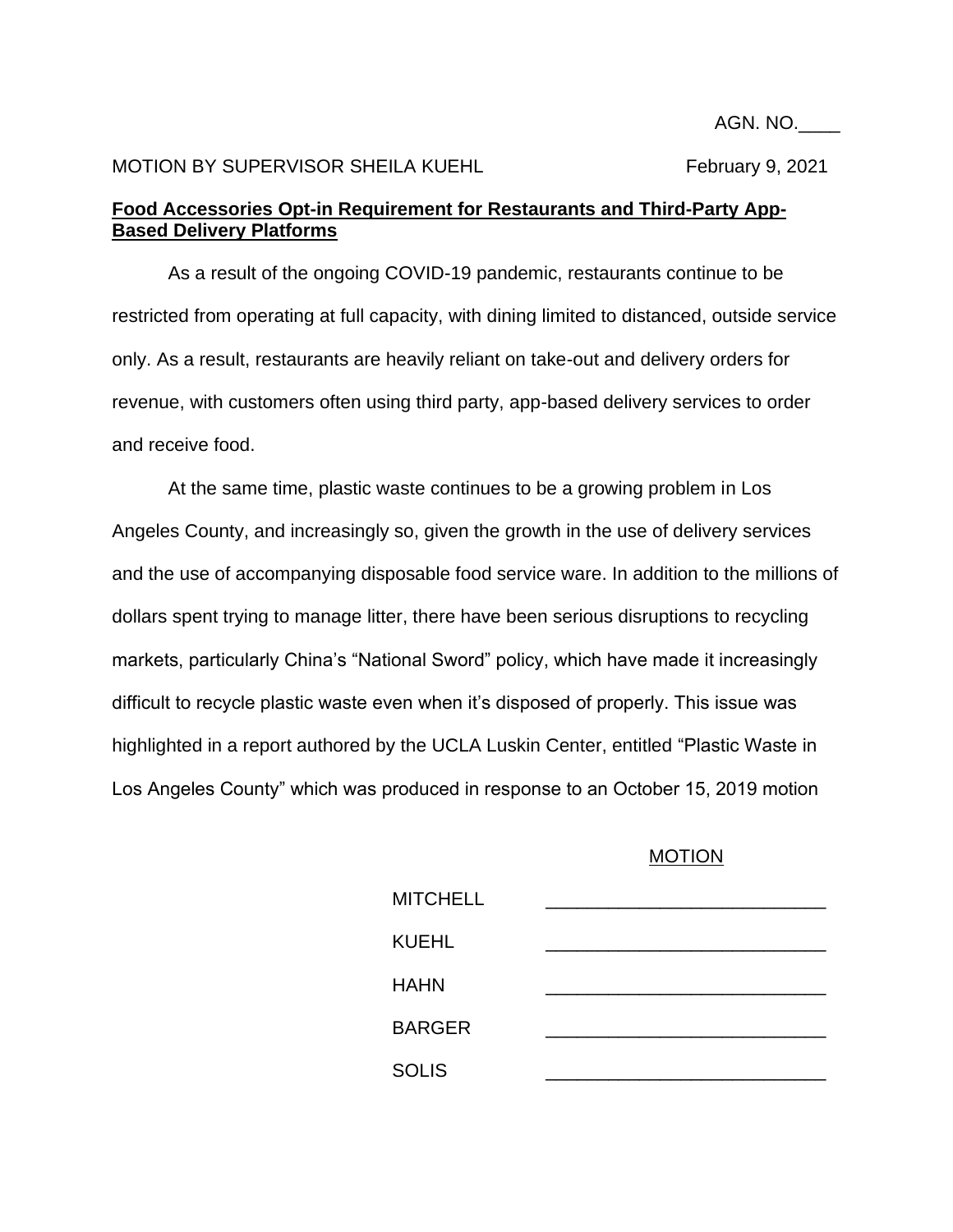from the Board of Supervisors "Limiting Single-Use Plastics in Los Angeles County Unincorporated Areas." The report was developed through extensive literature review as well as interviews with local waste haulers and Materials Recovery Facilities. Key takeaways from that report showed that food service ware is rarely collected for recycling and "accessory" items such as utensils and straws are essentially never recycled due to their size, potential food contamination, and lack of labeling as to materials content.

In addition, many take-out customers bring their orders home or have them delivered to their homes. In these cases, the accessories may not be needed by the customer, and as a result, may be discarded unused. Limiting the distribution of unwanted accessory items is a straightforward solution to reducing plastic waste that will also result in cost savings to businesses. This could be accomplished by asking that customers affirmatively request these accessories rather than giving out the items with all orders, by default.

**I, THEREFORE, MOVE** that the Board of Supervisors direct County Counsel, in coordination with the Chief Executive Office, the Department of Public Works, and the Department of Public Health, and after considering feedback from relevant business representatives and environmental and environmental justice stakeholders, to report back to the Board within 90 days with draft ordinance language requiring restaurants and other food service providers to only provide disposable food service accessories upon the request of the customer and to require third-party, app-based delivery platforms to include on their platforms an option for customers to affirmatively request food service accessories, as well as work with restaurants to ensure that the public is